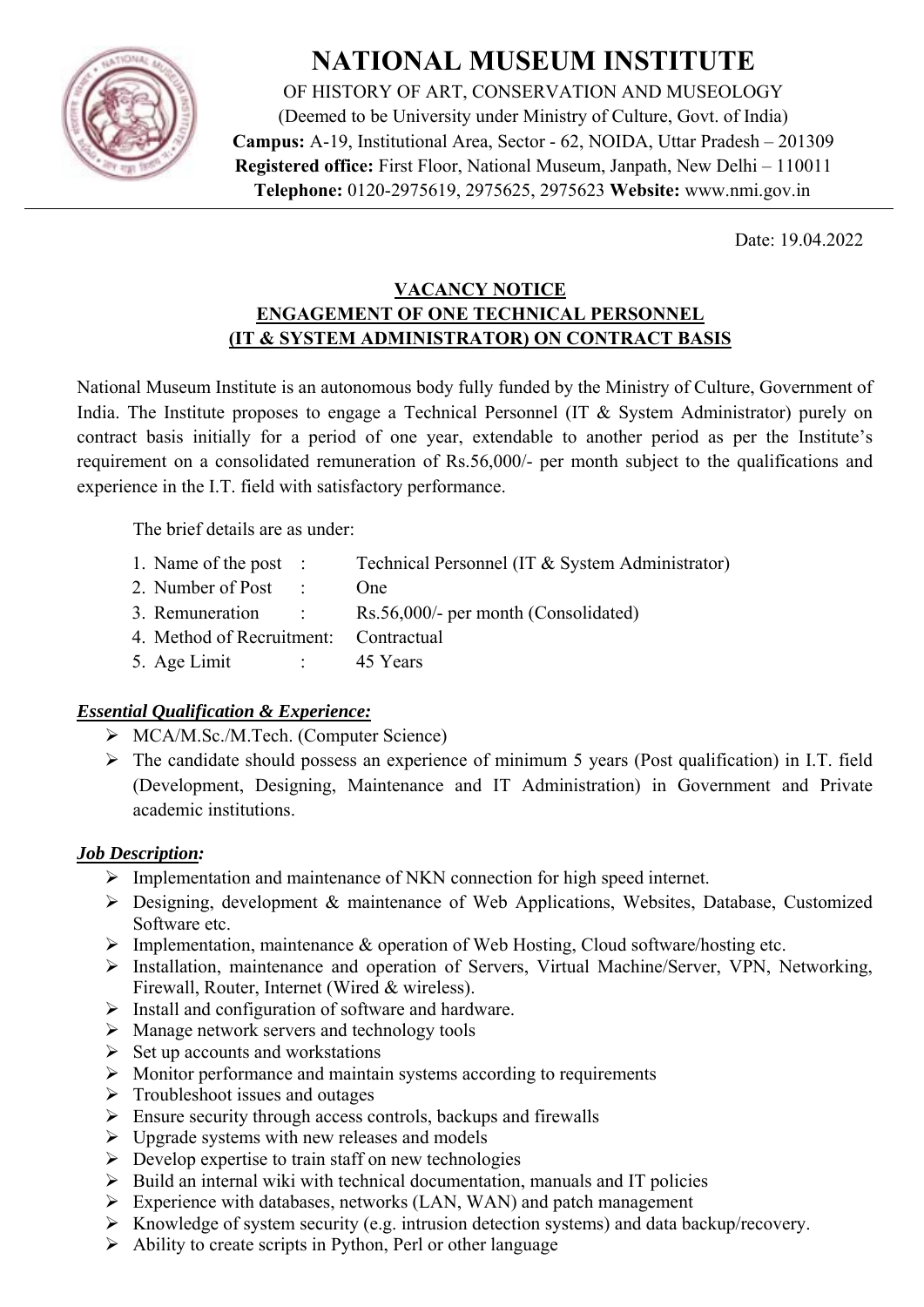- $\triangleright$  Familiarity with various operating systems and platforms
- $\triangleright$  Resourcefulness and problem-solving aptitude
- $\triangleright$  Excellent communication skills
- Professional certification (e.g. Microsoft Certified Systems Administrator (MCSA)) is a plus.
- $\triangleright$  System Administrators organize, install and support an organization's computer systems. These include local area networks (LAN), wide area networks (WAN) and other data communication systems such as intranets or internet cafes within their company.
- $\triangleright$  System Administrator is responsible for managing, troubleshooting and proactively updating hardware and software assets to prevent downtime or zero-day exploits from occurring.
- $\triangleright$  System Administrator must have excellent communication skills since they work directly with employees across an organization to understand their needs and ensure all employees can work as efficiently as possible. They also need a strong technical understanding of information systems to address issues that arise across the organization.

Interested candidates may submit their application in Application form along with photocopies of proofs of educational & technical qualifications, age, experience and other credentials by post / by hand addressed to the **Registrar, National Museum Institute, A-19, Sector -62, NOIDA, UP – 201309** latest by **28th April, 2022**. The Institute will **NOT** be responsible under any circumstances for any sort of postal delivery / delay. To relax any of the above conditions and acceptance or rejection of application of the candidates will be at the sole discretion of the Competent Authority of National Museum Institute. Applications received after the due date will not be considered. Only shortlisted candidate will be invited for the interview.

> **(DR SAVITA KUMARI) REGISTRAR**